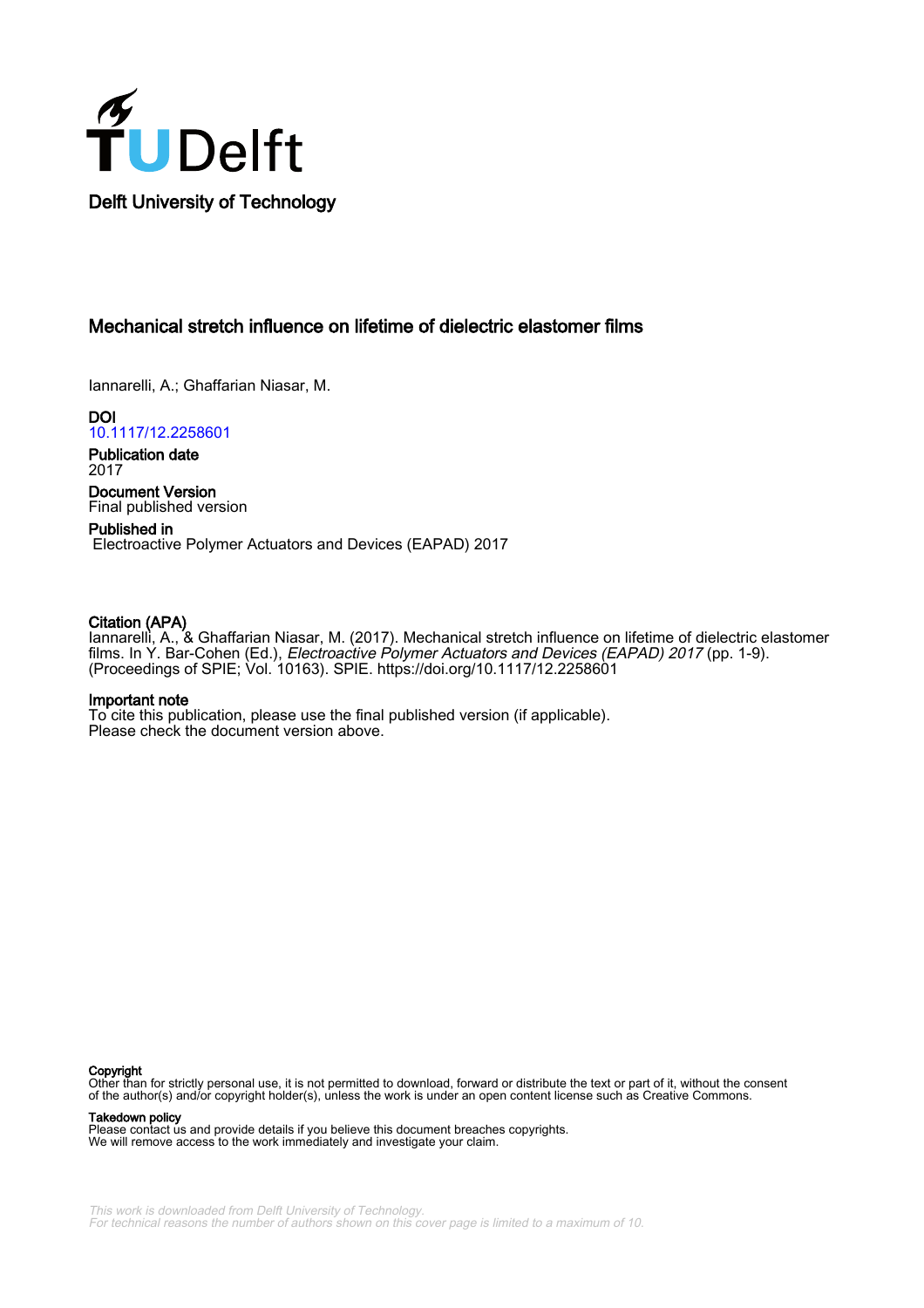# **Mechanical stretch influence on lifetime of Dielectric Elastomer Films**

A. Iannarelli<sup>\*a</sup>, M. Ghaffarian Niasar<sup>a</sup> a TU Delft, 4 Mekelweg, Delft, The Netherlands 2628CD \*a.iannarelli@tudelft.nl;

### **ABSTRACT**

Film pre-stretching is a widely adopted solution to improve dielectric strength of the DEA systems. However, to date, long term reliability of this solution has not been investigated. In this work it is explored how the dielectric elastomer lifetime is affected by film pre-stretching. The dielectric loss of soft polydimethylsiloxane (PDMS) films is studied for different stretch ratios by measuring tanδ. Additionally, time-to-breakdown was measured at DC electric stress for different stretch ratios. For this purpose, accelerated life test (ALT) were performed. The results obtained are compared with non-pre-stretched samples. This study suggests that no additional dielectric losses are caused by film stretching up to 80% of original dimensions.

**Keywords:** pre-stretching, lifetime, dielectric loss, time-to-breakdown, PDMS, reliability

## **1. INTRODUCTION**

Dielectric elastomer actuators (DEA) have been widely investigated in the last decade and have attracted scientific community for its potential and scalable application [2].

Unfortunately, due to its intrinsic operation nature which requires high electric stresses, reliability of these actuators is limited by dielectric breakdown of the elastomer. This issue can be partially solved by applying internal tension (prestretching) to the sample: in fact, it has been extensively shown[1][4][5][7][8][9][10] a higher dielectric strength for stretched specimen. Although this solution is effective on the short-term time-scale [10], its behavior on longer working period cannot be stated a priori. Mechanical tension may in principle change material's permittivity and morphology facilitating current leakages or partial discharges phenomena, to mention some. The effect of such ageing mechanism is more evident on long-lasting electric stress rather than short time test.

Thus far, few investigations were conducted on the long-term reliability of this solution [12] [11] and very little is known on the life of the actuator on a long time-scale term.

This study is an attempt to fill the knowledge gap just mentioned by measuring the lifetime under high DC electric stress of silicon dielectric elastomer membranes with different pre-stretch ratio. Lifetime measurements are highly-timedemanding tests: one has actually to wait the unit under investigation fails to estimate its life; and this, for a statistically relevant number of units. It comes that such tests require long observation times, even years. To shorten the overall test duration, Accelerate Life Testing (ALT) methods are often used, instead. One of this has been adopted and is presented in this work.

Lifetime analysis has been performed on three sets of thin PDMS silicon membranes each at a different stretch ration. Results coming from each set have been compared to quantify the pre-stretch influence on the expected lifetime given a specific electric stress level.

In addition, tanδ (dielectric losses) measurements were performed on a wide frequency spectrum for each membrane set to evaluate any dielectric changes related to pre-stretch action.

# **2. DIELECTRIC SPECTROSCOPY OF PDMS SILICON MEMBRANE**

### **2.1 Sample preparation**

Samples are cut in circle shape from commercially available Wacker Elastosil® Film 2030/50 silicone elastomer sheet, whose nominal thickness is 50 μm. Three sets specimen have been prepared, every set with a different stretch ratio (*λr,0*, *λr,1* , *λr,2*). The membranes of set 2 and 3, have been radially extended using the Open-Source Radial Stretching System [13] at the desired amount  $\lambda_{r,1} = 1.5$  and  $\lambda_{r,2} = 1.8$ , for a total radial elongation of 50% and 80%, respectively. To constrain the radial tension, the stretched membranes have been then anchored to rigid ring-shaped PMMA frames of 42 mm

> Electroactive Polymer Actuators and Devices (EAPAD) 2017, edited by Yoseph Bar-Cohen, Proc. of SPIE Vol. 10163, 1016326 · © 2017 SPIE · CCC code: 0277-786X/17/\$18 · doi: 10.1117/12.2258601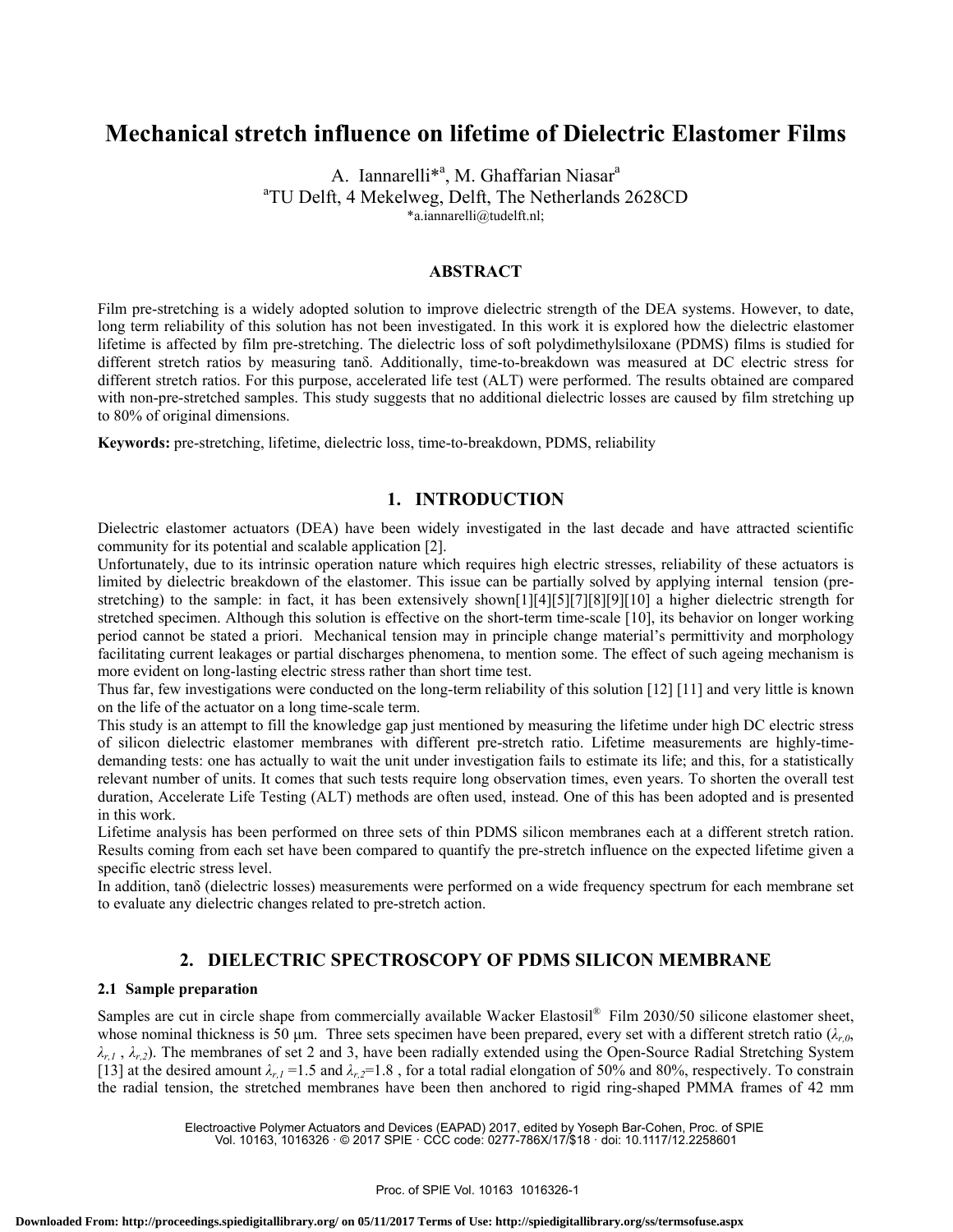diameter through double-side polyamide silicon tape. Moreover, the rigid frames avoids the membrane wrinkling and allows easy handling and storage of the specimen.

The thickness of the samples has been measured by mean of infrared spectroscopy. This was done with Thermo Nicolet 6700 spectrometer. Long wavelength spectroscopy is a reliable contactless method that avoids systematic errors of mechanical measuring tool that can contaminate and even deform the samples.

Table 1. Membrane final thickness relative to stretch ratio. The values have been estimated by considering the silicone elastomer as incompressible mean.

|                                            | $\mathcal{L}_r$ $\theta$ | $\lambda_{r,l} = 1.5$ | $=1.8$          |
|--------------------------------------------|--------------------------|-----------------------|-----------------|
| Final thickness $(\mu m)$                  | $48 \pm 2$               | $21.95 \pm 1.00$      | $17.6 \pm 0.57$ |
| Volume under test<br>(Fractions of $V_0$ ) |                          | 0.45                  | 0.36            |

Due to the highly electrostatic nature of silicon, it tends to attracts micrometer-size particle on its surface that cannot be removed without risk of damaging the specimen. For this reason, all the preparation and dielectric spectroscopy characterization have been performed in a ISO 7 clean environment to avoid silicon membranes' surfaces contamination from normal atmosphere particulate. Authors of this work found in preliminary tests (non-reported), that dielectric spectroscopy measurements may differ of orders of magnitude when the samples are prepared in room environment. Moreover it has been found that even if alcohol cleaning (isopropyl or ethanol) is an effective method for particulate removal, it permanently modify material's dielectric response. Resulting values from room environment particulate pollution would lead to wrong conclusions.

### **2.2 tanδ characterization**

The capacitance and dissipation factor tanδ of all the bare membranes were measured with Megger Idax 300 Insulation Diagnostic analyzer. To avoid surface leaking current reading, a guarded bottom electrode cell was used in this study, as shown in Figure 1. The same cell was used all over the tests and its total active sampling surface is A=490 mm<sup>2</sup>. The characterization were performed at constant room temperature of T=23° C and the rms voltage applied is  $V_{rms}$ =140 V.



Figure 1. Dielectric spectroscopy setup. Measuring cell is depicted on the left-side. Top electrode, guard ring and bottom electrode are brass-made. The insulation between the guard ring and the measuring bottom electrode is epoxy-based. The scale is exaggerated for readability purpose.

For each set of membranes, a prior measurement of the capacitance was performed. This, measurement gives a baseline for the sample capacitance at each stress level. Specimen of a set, with a capacitance deviation larger than 5% (thickness deviation) from the corresponding baseline were rejected and not tested further, Figure 2a. The dielectric loss spectrum over a range of frequencies spanning from  $10^{-2}$  Hz to 10 kHz of the specimen was then averaged over each set.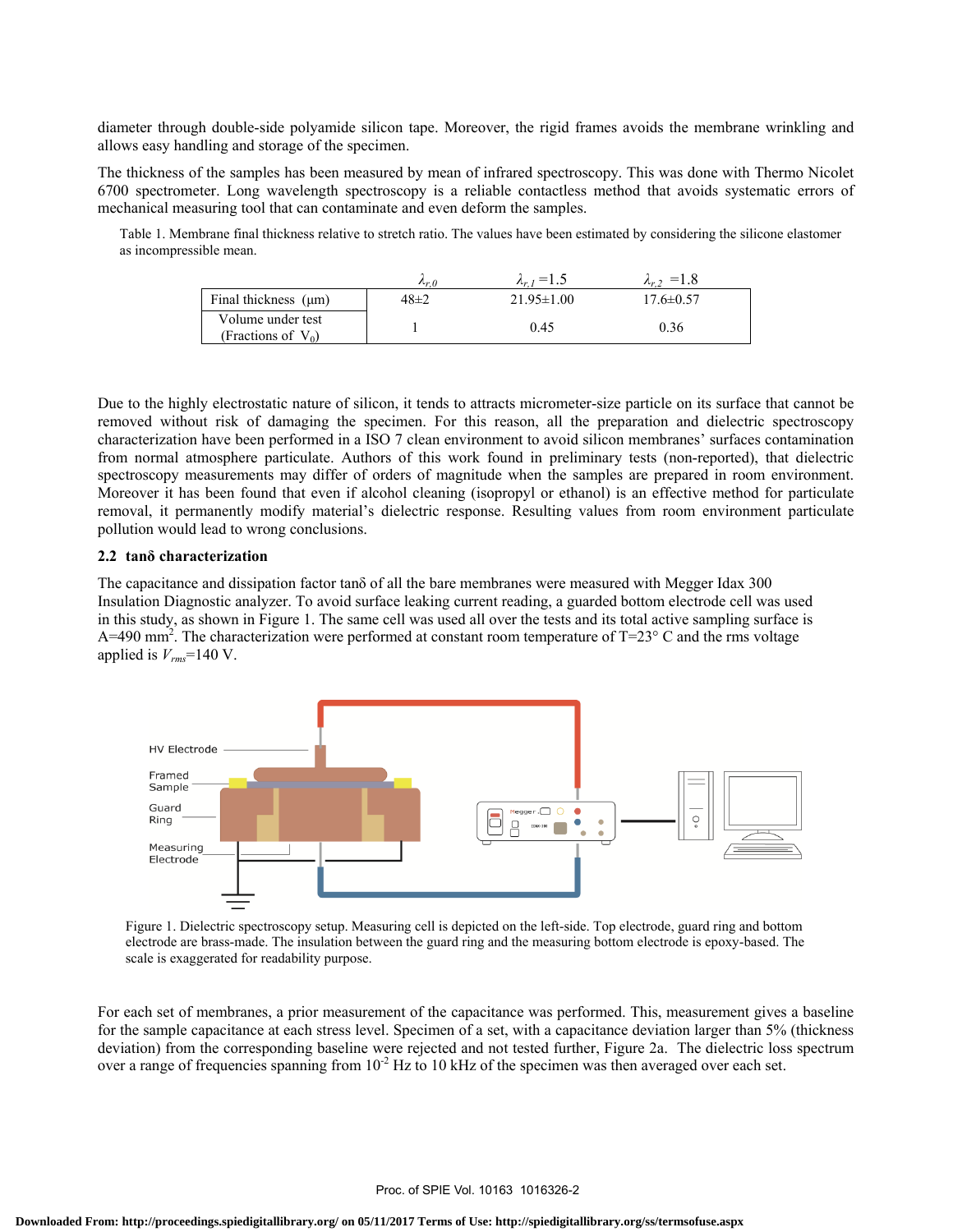The sets containing expanded membranes  $\{\lambda_{r,1}, \lambda_{r,2}\}$  demonstrate a slightly lower tan $\delta$  compared to the relaxed  $\lambda_{r,0}$  (see Figure 2b) ones. The lower values of dielectric loss for the highly stretched membranes would suggest improving dielectric properties with increasing stretch ratio. By the way, the amount of change is within the measurement error. Stretching may anyway play a role in altering the dielectric loss spectrum, but its contribution is negligible with respect the achieved measurement error. From experiment, an evident dependence of dielectric loss with film stretching can't be speculated at this point.



Figure 2. (a) Top Capacitance spectrum for specimen set 1. Thick line represent is the average value, dashed line the rejection bounds. Bottom: tanδ for the same set. (b) Top: average tanδ measurements for each membranes set. Bottom: absolute value of the relative difference by tanδ of non-stretched membrane and the 50% and 80% stretched ones, respectively.

# **3. DC ACCELERATED LIFE TEST (ALT)**

Accelerated life testing (ALT) is a useful method for assessing lifetime of an electrical insulation on short time scale. The general idea is to test at high levels of the accelerating variable (or variables) to speed up failure processes and form the results extrapolate to lower levels of the accelerating variables [16].

### **3.1 Cumulative exposure ageing model**

Simple ALT test run at constant, high stresses: the disadvantage of this method is that it may still run too long because of the great scatter in failure times.

In this work, a cumulative exposure ALT test has been used: the stress is increased by steps over time, following a defined stress-pattern (multi-Step stress accelerated life test, SSALT), until the test specimen fails. Besides substantially shorten the overall duration test without affecting the accuracy of lifetime distribution estimates [17] this method is especially effective for newer material, when little information about appropriate test stresses [18], and for small test sample population [19].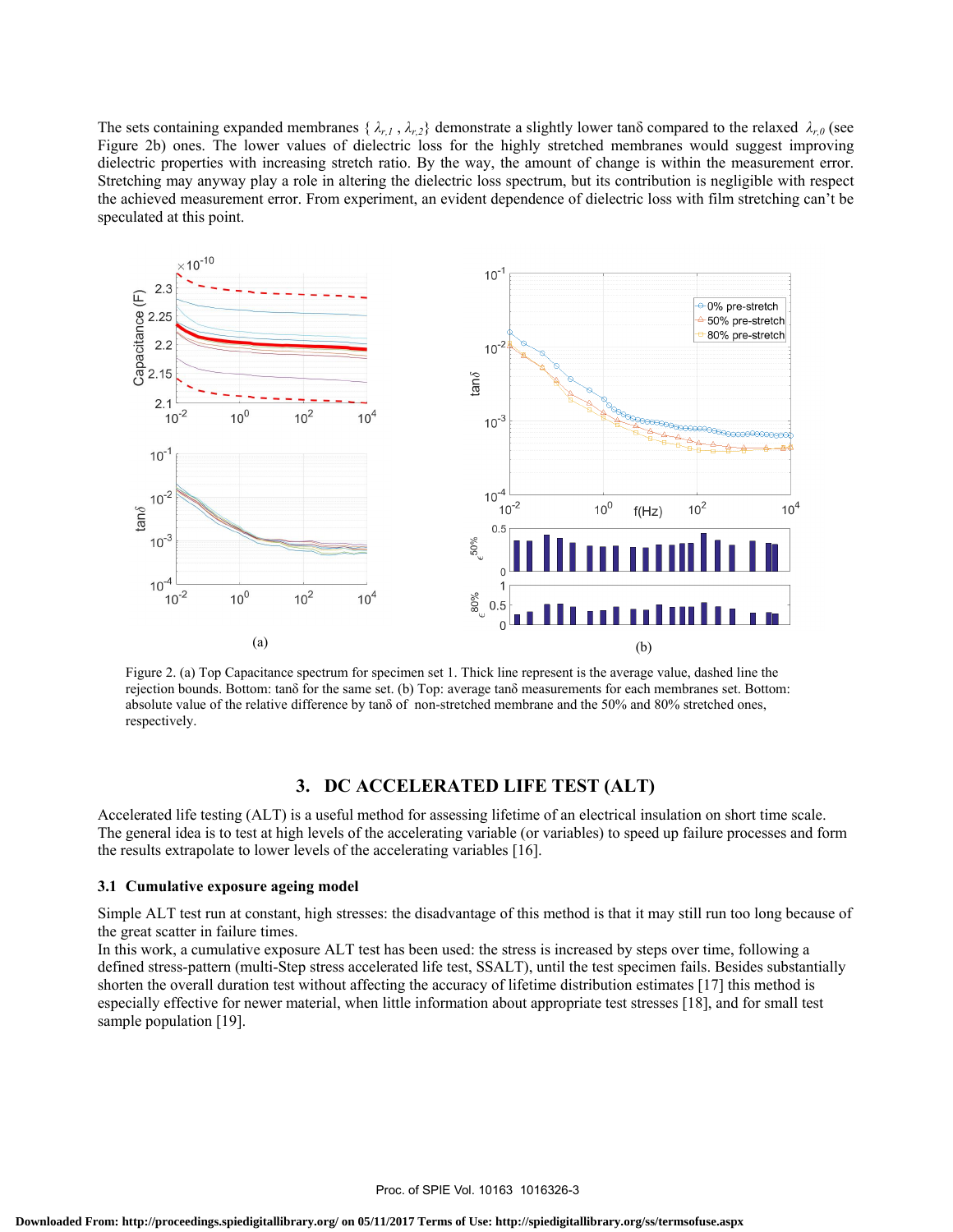

Figure 3. (a) Step-stress example pattern over time and (b) resulting cumulative Weibull cdf.

Given the following assumptions:

- Though several failure mechanisms potentially play role in insulation ageing (Partial discharge, electromechanical, thermal etc.), the aging mechanism is classified as uniform and strictly depending on the stress magnitude  $S_i$
- The remaining life of specimens only depends on the current stress and the cumulative fraction failed, but not on how the stress was accumulated
- The failure time  $t^*$  follows a Weibull distribution at each *i-th* stress level  $S_i$
- The Weibull shape parameter  $\beta$  is constant for all the stresses

the cumulative density function for this model becomes [15][14]

$$
F_0(t^*, S_i) = 1 - \exp\left\{-\left[(t^* - t_{i-1} + \tau_{i-1})(\frac{S_i}{S_0})^p\right]^{\beta}\right\}, \ t_{i-1} \le t^* \le t_i \tag{1}
$$

where  $t_{i-1}$  is the time at which the stress level is raised to  $S_i$ ,

$$
\tau_{i-1} = (t_{i-1} - t_{i-2} + \tau_{i-2}) \left(\frac{S_{i-1}}{S_i}\right)^p \qquad (2)
$$

is the equivalent time spent at step  $(i-1)-th$ ,  $\{S_0, p, \beta\}$  are positive parameters characteristic of the specimen and test method. Note that Eq.(1) is implicitly assumed that the Weibull time-scale parameter

$$
\alpha(S) = \left(\frac{S_0}{S}\right)^p \quad (3)
$$

Follows inverse power law relation.

Given a real stress pattern and the corresponding  $\langle t_j^* \rangle$  failure time measurements, parameter set  $\langle S_0, p, \beta \rangle$  can be estimated by fitting Eq. (1) with experimental data and, eventually,  $F_0(t)$  can be calculated for any stress.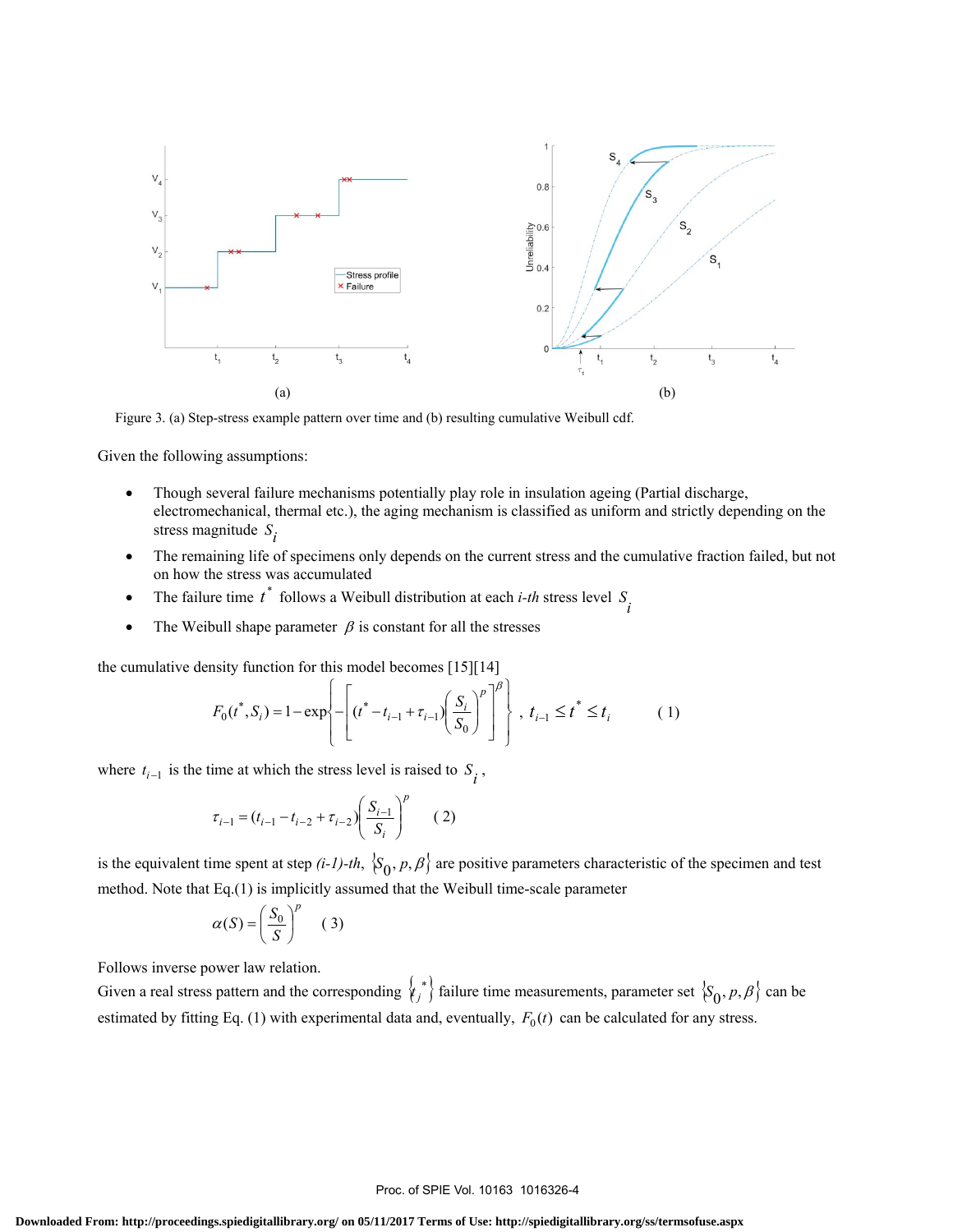### **3.2 Parallel DC lifetime t testing**

The starting value for high DC stress level of ALT test was determined by prior DC breakdown voltage characterization The starting value for high DC stress level of ALT test was determined by prior DC breakdown voltage characterization<br>for each set. According to IEC 60423-1 standard, the characterization was done with a minimum of 10 samp Thinner sample will suffer of lower breakdown voltages compared to the relaxed (thicker) membranes ones.

Therefore, for quicker aging, the voltage stress  $V^{(j)}_{70}$  corresponding to 70% unreliability of the 2-parameter Weibull analysis for each stretch ratio was chosen as starting ALT stress  $S^{(j)}$ <sub>*l*</sub> (See Eq.(1)).



Figure 4 Weibull plot corresponding to preliminary breakdown voltage characterization of the three available set. Specimens with higher stretch and ,thus, thinner, have lower breakdown voltage. The test was executed by ramp voltage on 10 different specimen for each stretch set.

To further reduce total duration of measurements, a custom setup was used for testing several specimens at the same time (See Figure 5). For each of the three set of specimen, 16 samples were selected for the aging test: according the estimated Weibull statistic (Table 2), a surviving population of about 5 specimens is then expected at starting stress  $V^{(j)}_{70}$ .

Before stress step 1, each set was held at 10%,50%,70% of respective  $V_{70}$ . The voltage was then stepped-up every after a defined time period. Table 3 reports the voltage profile over time for each stretch ratio. To reduce the pressure of top electrode's weight, 25 mm rounded light aluminum disks were used as top electrodes and 15 mm steel ones (casted in epoxy ring) as ground electrode. Each electrode was polished to the surface roughness (<200 nm) measured with Dektak 150 surface profilometer. eesa pnk



Figure 5. Parallel DC lifetime setup schematics with a single high voltage DC source. The sample-under-test *C<sub>i</sub>* disconnection from main line at breakdown event is done through corresponding fuse *fuse<sub>i</sub>* blowing. At the same time, corresponding timer *clock<sub>i</sub>* stops counting. Up to 16 samples can be tested at the same time with this setup. Timer resolution is 0.01 *h*. For this work, HV source used is Heinzinger PNC1000-15.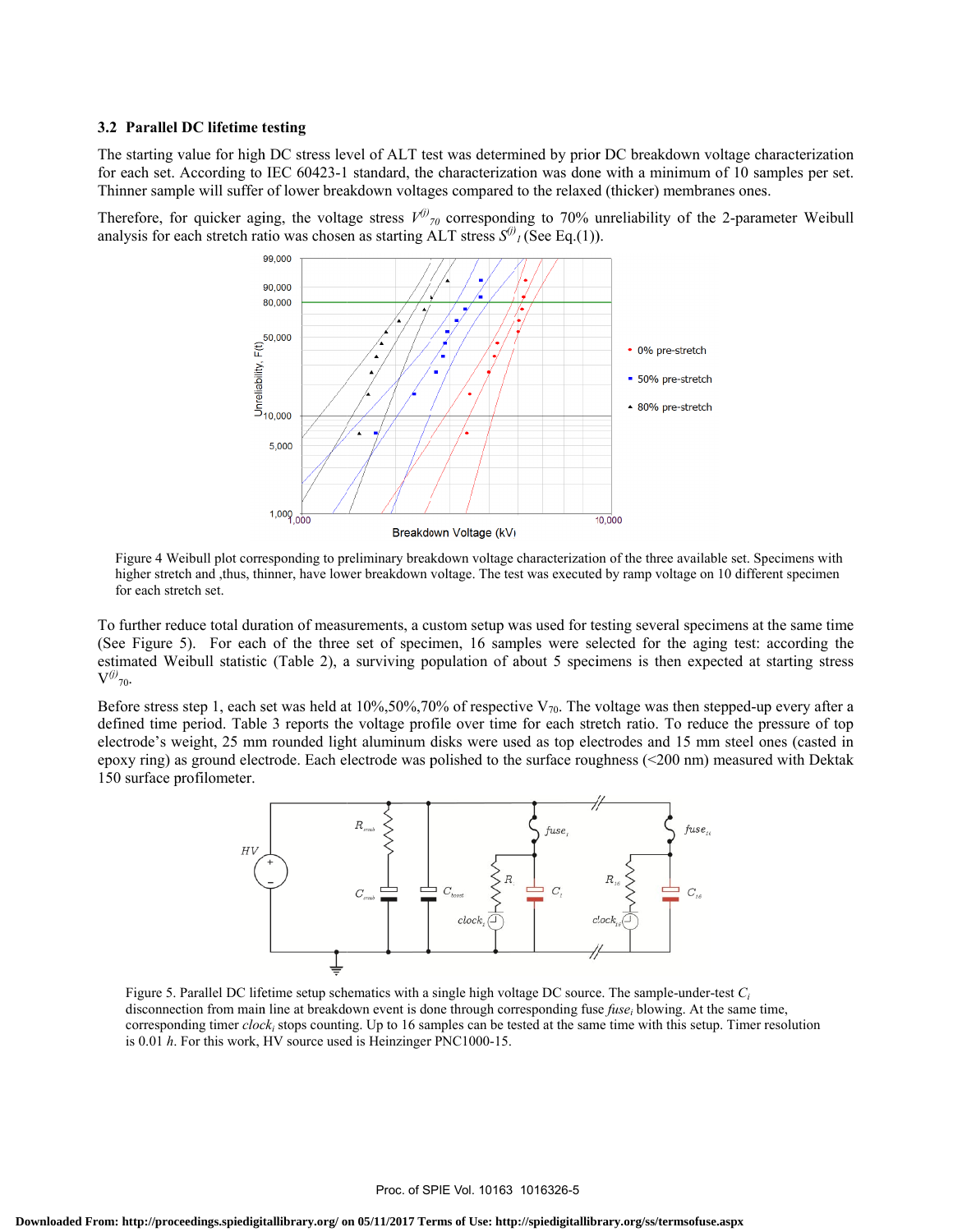Table 2. Weibull scale ( $\alpha$ ) and shape ( $\beta$ ) parameters measured from breakdown voltage tests of bare membranes at different stretch ratio. Last column is the calculated initial stress level for SSALT corresponding to each stretch-set.

| Radial Stretch $\lambda_r$ | α    |        | $V_{70}(kV)$ |
|----------------------------|------|--------|--------------|
|                            | 4.40 | 3.48   | 4.5          |
|                            | 3.28 | 4.19   | 3.4          |
| 1.8                        | 2.02 | 5.7096 |              |

#### **3.3 Results on 50 um thick un-stretched PDMS membrane**

A total of 7 samples out of 16 survived to step 1. For this residual specimens, the stress was then increased according to profile described in Table 3 till all the samples in the set failed. Four samples broke down during the first step, a fourth on the third step and 2 samples survived up to the final step for around a minute. The resulting fitted fraction of nonstretched samples that fail by age *t* is then:

$$
F^{no\,stretch}{}_{0}(t,V) = 1 - \exp\left\{-\left[t\left(\frac{E}{112.27}\right)^{34.2}\right]^{0.39}\right\}
$$

where  $\beta_0 = 0.39 \pm 0.06$  is the Weibull shape parameter,  $p0 = 34.2 \pm 6.22$  is the power in the inverse-power law model (Eq. (3)),  $E_0$ =112.27±3.01, *V* is the electric stress in kV/mm and *t* is expressed in hours.



Figure 6. 1% Failure curves for the three membrane set. For better comparison, the stress has been normalized to respective breakdown field.

### **3.4 Results on 50% pre-stretch membrane**

During preliminary test run, it has been observed that by applying a starting stress level of  $V_{70}$  (see Table 2) the resulting time-to-failure was shorter than the timer resolution (0.01 *h*), consequently unusable for the analysis. Therefore a lower starting voltage level was chosen (*Vstart*=1.4 kV). From an initial population of 16 samples, a total of 6 survived to step 1and the electric stress was then increased following the profile in Table 3. None of the specimen failed at the first stress level, but all of them finally broke down within the third step. As non-stretched membrane case, the times-to-failure have been used to fit Eq. (4), giving the following expression for the fraction of samples that fail by age *t*: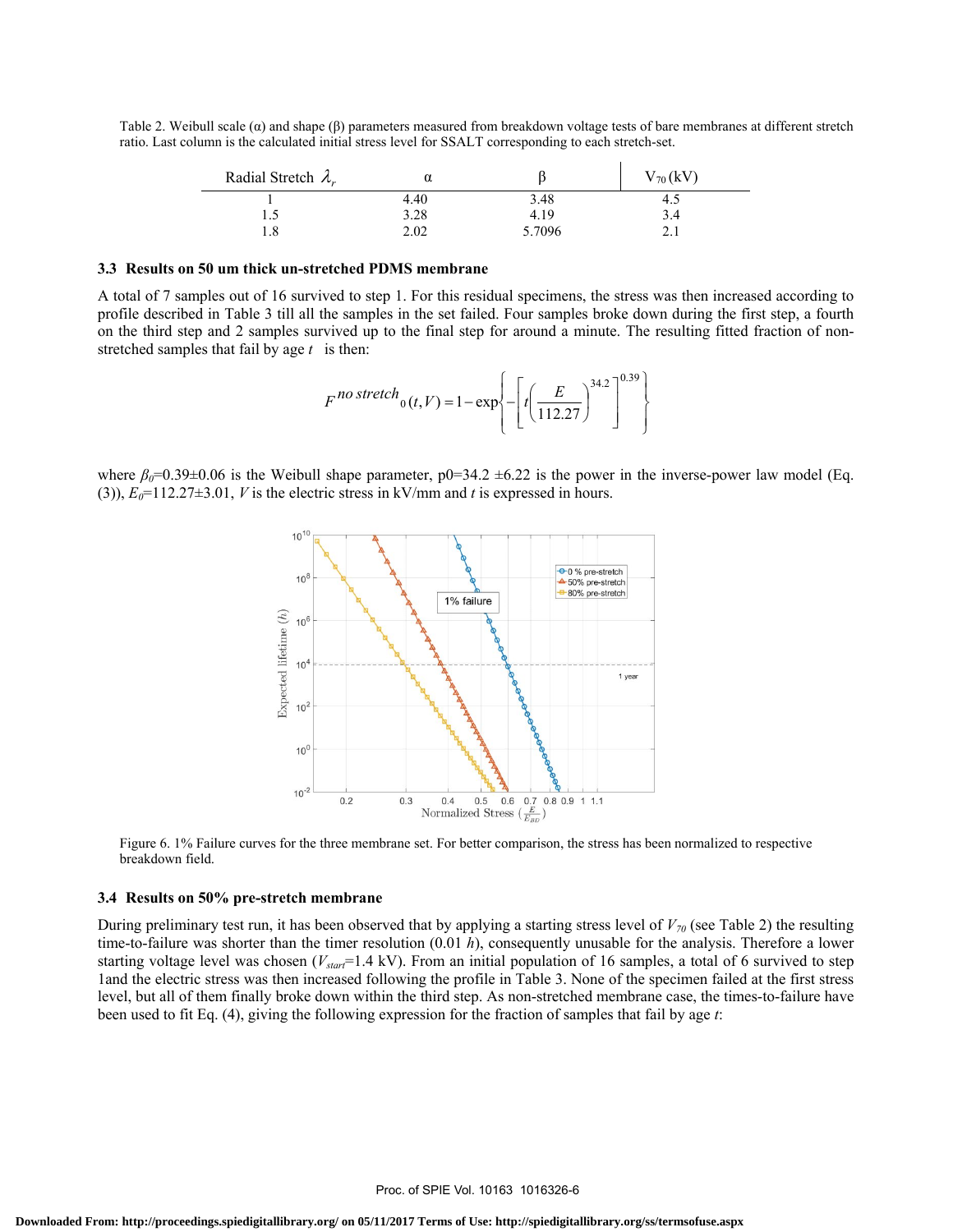$$
F^{50}(t, V) = 1 - \exp\left\{-\left[t\left(\frac{E}{115.94}\right)^{30.23}\right]^{0.26}\right\}
$$

whit fitting parameter *β<sub>50</sub>*=0.26±0.04, *p<sub>50</sub>*=30.23±12.84, *E<sub>50,0</sub>*=112.94±7.01 and *t* expressed in hours. The parameter *p<sub>50</sub>*, that play a major role in lifetime estimation of Eq.(3), is smaller compared with the previous  $p_0$ . As can be seen in Figure 6, this results in a shorted expected lifetime.

### **3.5 Results on 80% pre-stretch membrane**

As in 50% stretch case, also 80% stretched membranes suffered a too-short time-to-failure at starting voltage of respective  $V_{70}$ . The start voltage  $V_{\text{start}}$ =1.4 kV was, then, used also in this case. For this test, only two steps were needed to break all the 9 survived samples from step 1. The fit of time-to-failure gives

$$
F^{80} \text{o}(t, V) = 1 - \exp \left\{ - \left[ t \left( \frac{E}{113.57} \right)^{22.36} \right]^{0.28} \right\}
$$

whit parameter *β*<sub>80</sub>=0.28±0.23, *p*<sub>80</sub>=22.36±15.35, *E*<sub>80,0</sub>=113.57±21.24 and *t* expressed in hours. Also in this case, the *p*<sub>80</sub> magnitude decreases, and accordingly the expected lifetime for a given stress.

Table 3. Step-stress pattern and test data for all sets of PDMS membrane. The final step and the corresponding time to failure of the specimens are also reported.

|                | Pattern & Specimen data |                                         |                    |                    |                             |                                         |                    |                       |                           |                                         |                 |                    |
|----------------|-------------------------|-----------------------------------------|--------------------|--------------------|-----------------------------|-----------------------------------------|--------------------|-----------------------|---------------------------|-----------------------------------------|-----------------|--------------------|
|                |                         | $\lambda_{r,0}$                         |                    |                    | $\lambda_{r,1} = 1.5$       |                                         |                    | $\lambda_{r,2} = 1.8$ |                           |                                         |                 |                    |
| Step<br>$\#$   | Duration<br>Ê           | $\left(\mathrm{kV/mm}\right)$<br>Stress | Final Step<br>$\#$ | Failure<br>time(h) | Duration<br>$\widehat{\in}$ | $\left(\mathrm{kV/mm}\right)$<br>Stress | Final Step<br>$\#$ | Failure<br>$time(h)$  | Duration<br>$\widehat{E}$ | $\left(\mathrm{kV/mm}\right)$<br>Stress | Final Step<br># | Failure<br>time(h) |
| $\mathbf{1}$   | 503.94                  | 90                                      | $\,1$              | 0.35               | 152.82                      | 63.78                                   |                    |                       | 152.82                    | 79.54                                   | $\mathbf{1}$    | 0.48               |
|                |                         |                                         | $\mathbf{1}$       | 8.99               |                             |                                         |                    |                       |                           |                                         | $\mathbf{1}$    | 1.73               |
|                |                         |                                         | 1<br>$\mathbf{1}$  | 156.53<br>161.43   |                             |                                         |                    |                       |                           |                                         |                 |                    |
| $\overline{2}$ | 93.86                   | 95                                      |                    |                    | 176.2                       | 91.11                                   | $\overline{c}$     | 153.11                | 3.25                      | 113.63                                  | $\overline{c}$  | 152.85             |
|                |                         |                                         |                    |                    |                             |                                         | $\sqrt{2}$         | 253.04                |                           |                                         | $\sqrt{2}$      | 152.95             |
|                |                         |                                         |                    |                    |                             |                                         | $\frac{2}{2}$      | 302.85                |                           |                                         | $\frac{2}{2}$   | 153.84             |
|                |                         |                                         |                    |                    |                             |                                         |                    | 329.74                |                           |                                         | $\overline{2}$  | 154.12<br>155.31   |
|                |                         |                                         |                    |                    |                             |                                         |                    |                       |                           |                                         | $\overline{2}$  | 155.42             |
|                |                         |                                         |                    |                    |                             |                                         |                    |                       |                           |                                         | $\overline{2}$  | 156.07             |
| $\mathfrak{Z}$ | 71.74                   | 98                                      | $\mathfrak{Z}$     | 673.41             | 4.02                        | 123.01                                  | $\mathfrak{Z}$     | 329.74                |                           |                                         |                 |                    |
|                |                         |                                         |                    |                    |                             |                                         | $\overline{3}$     | 331.43                |                           |                                         |                 |                    |
| $\overline{4}$ | 22.7                    | 104                                     |                    |                    |                             |                                         |                    |                       |                           |                                         |                 |                    |
| 5              | 2.06                    | 110                                     |                    |                    |                             |                                         |                    |                       |                           |                                         |                 |                    |
| 6              | $0.02\,$                | 122                                     | 6                  | 694.74             |                             |                                         |                    |                       |                           |                                         |                 |                    |
|                |                         |                                         | 6                  | 694.76             |                             |                                         |                    |                       |                           |                                         |                 |                    |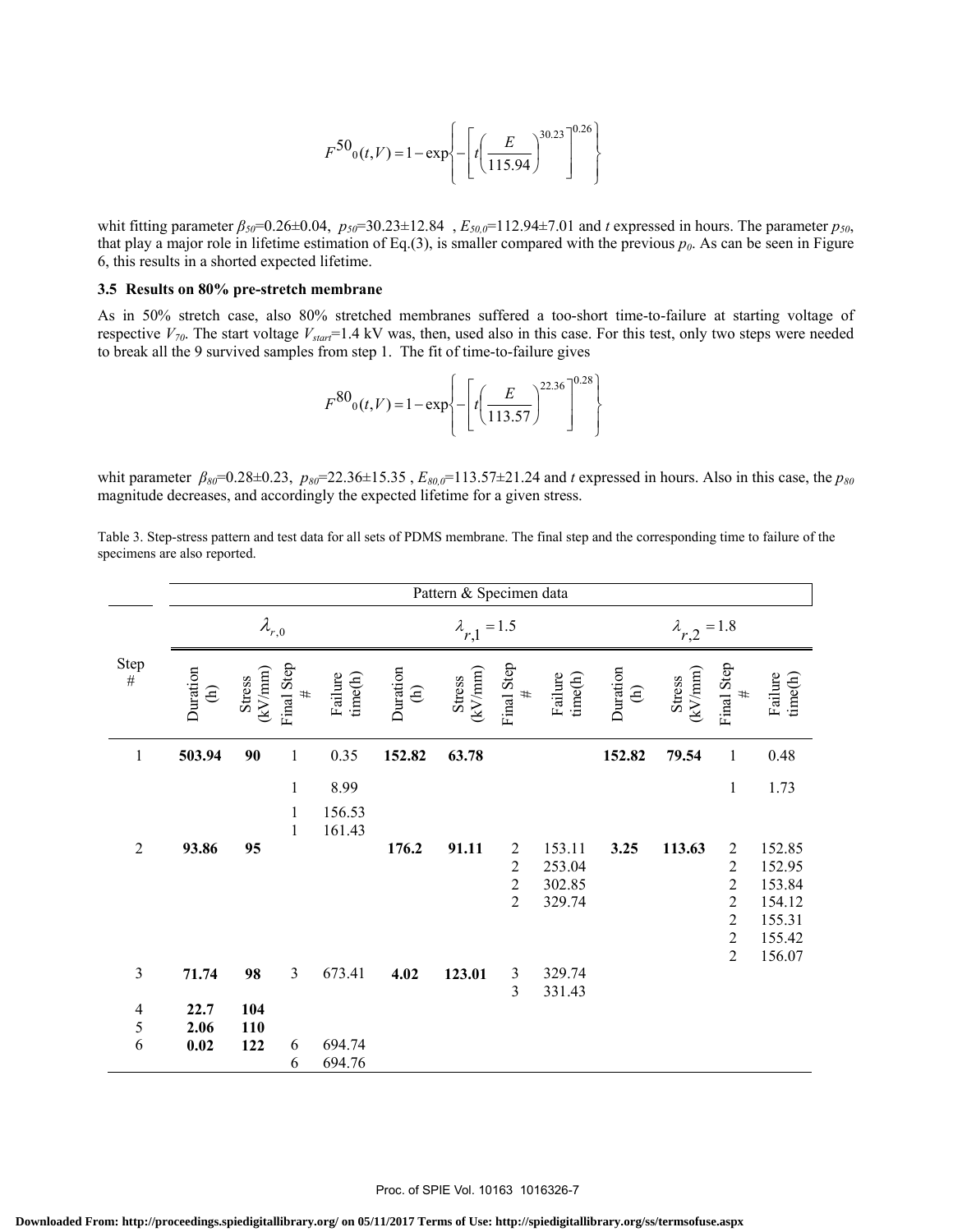# **4. DISCUSSION**

The stretching of PDMS membrane plays a key role for its long-term dielectric stability. Although this technique provides an immediate enhancement for the dielectric strength, it pays back with a shorter expected lifetime on the longtime scale. It has been found, in fact, that the estimated time-to-failure at a given relative electric stress reduces with the increasing pre-stretch ratio, see Figure 6. This trend is mainly quantified by the parameter *p* of Eq. (1), which also represents the negative slope of lines in Figure 6. The estimated value of  $p<sub>0</sub>=34.2$  of the un-stretched membrane reduces to  $p_{50}$ =30.23 for the 50% pre-stretch case and decrease further for the 80% stretch,  $p_{80}$ =22.36. These parameters have been calculated by Non-Linear Least Square regression of Eq. (1) that better suits small specimen population and gives the best fit of the data. The testing time and the number of steps used, influenced the error on the parameters' estimation: the last set  $\lambda_{r,2}$  only experienced 2 steps and has been tested for a maximum total time of 156.07 hours and its relative parameters' errors are larger compared to the set *λr,0* which underwent 6 steps and a maximum test time of 694.76 hours. The set  $\lambda_{r,l}$  with a total of 3 steps and test time of 331.43 hours sits at an intermediate level of parameters' error magnitude. These results suggest using smaller steps but larger in number and longer in time.

It is worth to remember that this model works under the assumption mentioned in (3.1). It doesn't consider different possible breakdown mechanisms, but both aging and degradation are supposed to be a monotonic function of only applied electric stress. Moreover, lifetime is also very dependent on the geometry and nature of electrodes. Nevertheless, from results of (3.3)(3.4)(3.5) a clear tendency of lifetime with stretching was found.

### **5. CONCLUSIONS**

The influence of pre-stretching dielectric silicon elastomer on both insulating properties and lifetime has been studied. A method for accelerated ageing was also presented and applied for the first time on a dielectric elastomer. From dielectric spectroscopy measurements, an evident dielectric loss trend associated with the increasing stretch ratio couldn't be speculated at the voltages used. However, results from accelerated ageing tests, revealed that the reliability of dielectric silicon membranes is reduced by increasing stretch ratio. Therefore, albeit pre-stretch technique might improve the dielectric's breakdown strength value, it is likely to shorten its total lifetime.

### **ACKNOWLEDGMENTS**

This work was possible thanks to financial of Marie Skłodowska-Curie Innovative Training Network (MSCA-ITN-2014-ETN) grant# 641822.

### **REFERENCES**

- [1] Kofod G., Pelrine R., Kornbluh R., "High-strain actuator materials based on dielectric elastomers." Advanced Materials, 12(16), 1223–1225 (2000).
- [2] Shea H.,Rosset S.," Small, fast, and tough: Shrinking down integrated elastomer transducers.",3(3),(2016)
- [3] Pei Q., Joseph J., Pelrine R., Kornbluh R.," High-speed electrically actuated elastomers with strain greater than 100%",Science, 287(5454),836-839(2000).
- [4] Baumgartner R., Suo Z., Bauer S., Keplinger C., Li T., "Harnessing snap-through instability in soft dielectrics to achieve giant voltage-triggered deformation.", Soft Matter, 8,285-288 (2012).
- [5] Kofod G.," The static actuation of dielectric elastomer actuators: how does pre-stretch improve actuation?", J. Phys. D: Appl. Phys., 41(215405), (2008).
- [6] Suo Z., Kofod G., Kollosche M., Zhu J., "Complex interplay of nonlinear processes in dielectric elastomers." Physical Review E,85(051801), (2012).